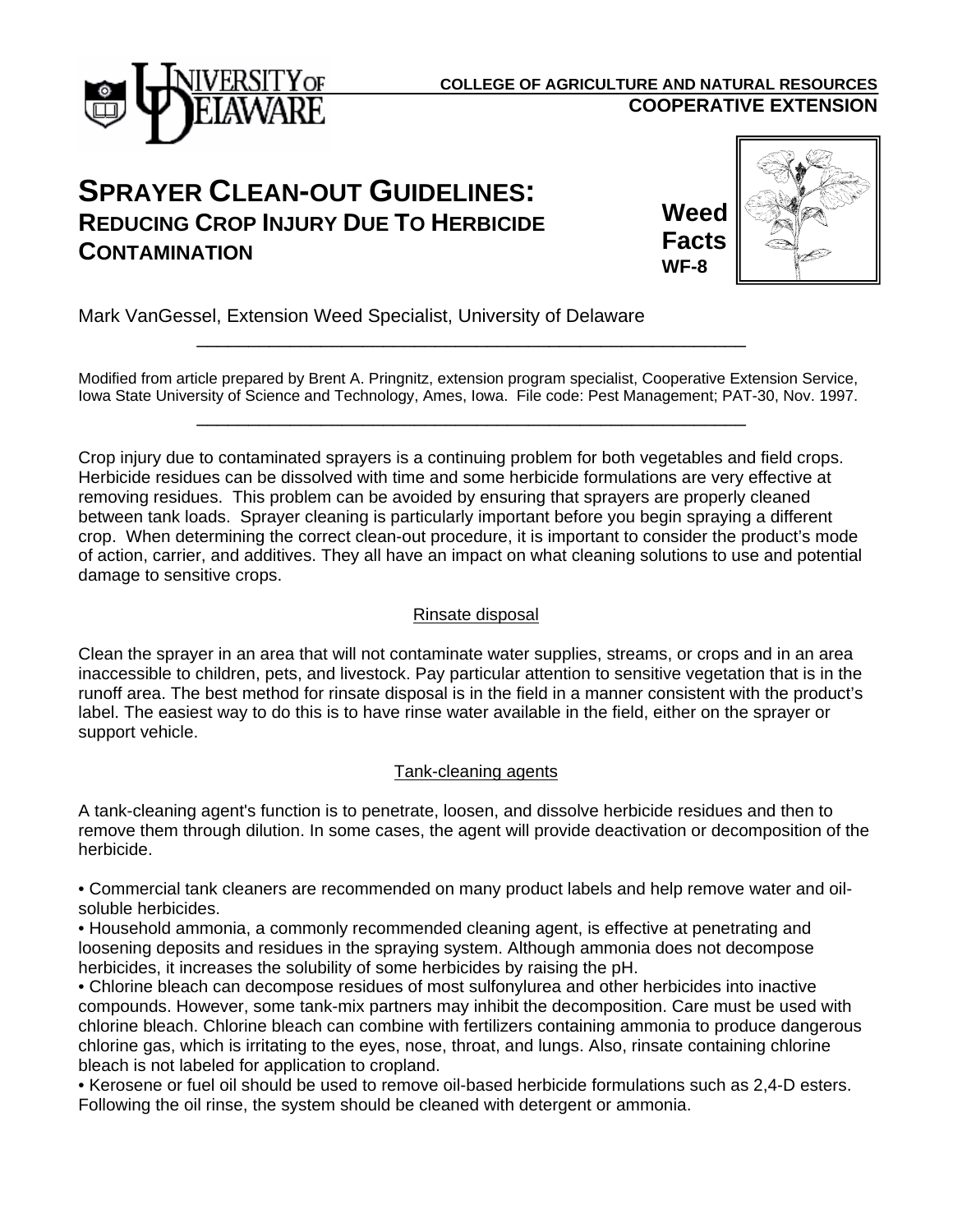#### Removing precipitated pesticides

Tank-mixing more than one pesticide can sometimes result in the chemicals forming a "gunky mess" in the bottom of the tank. The result is that the pesticides are not compatible with one another and the pesticides will settle out (form gunk). If your tank does end up with incompatible pesticides gunking up the bottom use a compatibility agent (usually at a pint/100 gallons, follow directions).

#### Surfactants and fertilizer additives

When switching from a growth regulator herbicide (2,4-D, Banvel, or Stinger) to a postemergence application in soybeans, special care should be taken if the application involves surfactants or fertilizer additives. Such materials are particularly adept at removing these herbicides from poly tanks, hoses, and strainers. It is recommended that a small amount of fertilizer or crop oil be flushed through the system before the application.

#### General cleaning guidelines

To avoid drying and hardening of pesticide residues, and potential corrosion and damage to equipment, clean the sprayer immediately following an application. If you are continuing with the same pesticide the next day, flushing with water is sufficient. However, if you are switching products or crops, a more thorough cleaning is required.

Be sure to clean the entire sprayer system, not just the tank. Operate the pump and flush the cleaning solution through all hoses, strainers, screens, nozzles, and the boom. Small amounts of residue left in these areas can be sufficient to cause serious damage to a sensitive crop.

Most injury occurs when switching between crops. The following procedure is recommended when there are no specific cleaning requirements given on the label.

1. Drain the sprayer tank and lines and rinse tank, boom, and lines with water for a minimum of 5 minutes.

2. Fill the tank with clean water and one of the following cleaning solutions per 100 gallons of water:

- 1 gallon household ammonia, **or**
- 8 lbs trisodium phosphate cleaner detergent, **or**
- commercial tank cleaner (follow instructions).

Flush the solutions through the entire sprayer system. For growth regulator herbicides (2,4-D, Banvel, Clarity, Distinct, Stinger, etc.), let the solution stand overnight. Add more water to fill tank and agitate solution for at least 15 minutes and flush through the nozzles. Drain the tank.

3. Remove the nozzles, screens, and strainers and clean them separately in a bucket of cleaning agent and water.

4. Rinse the entire system with clean water.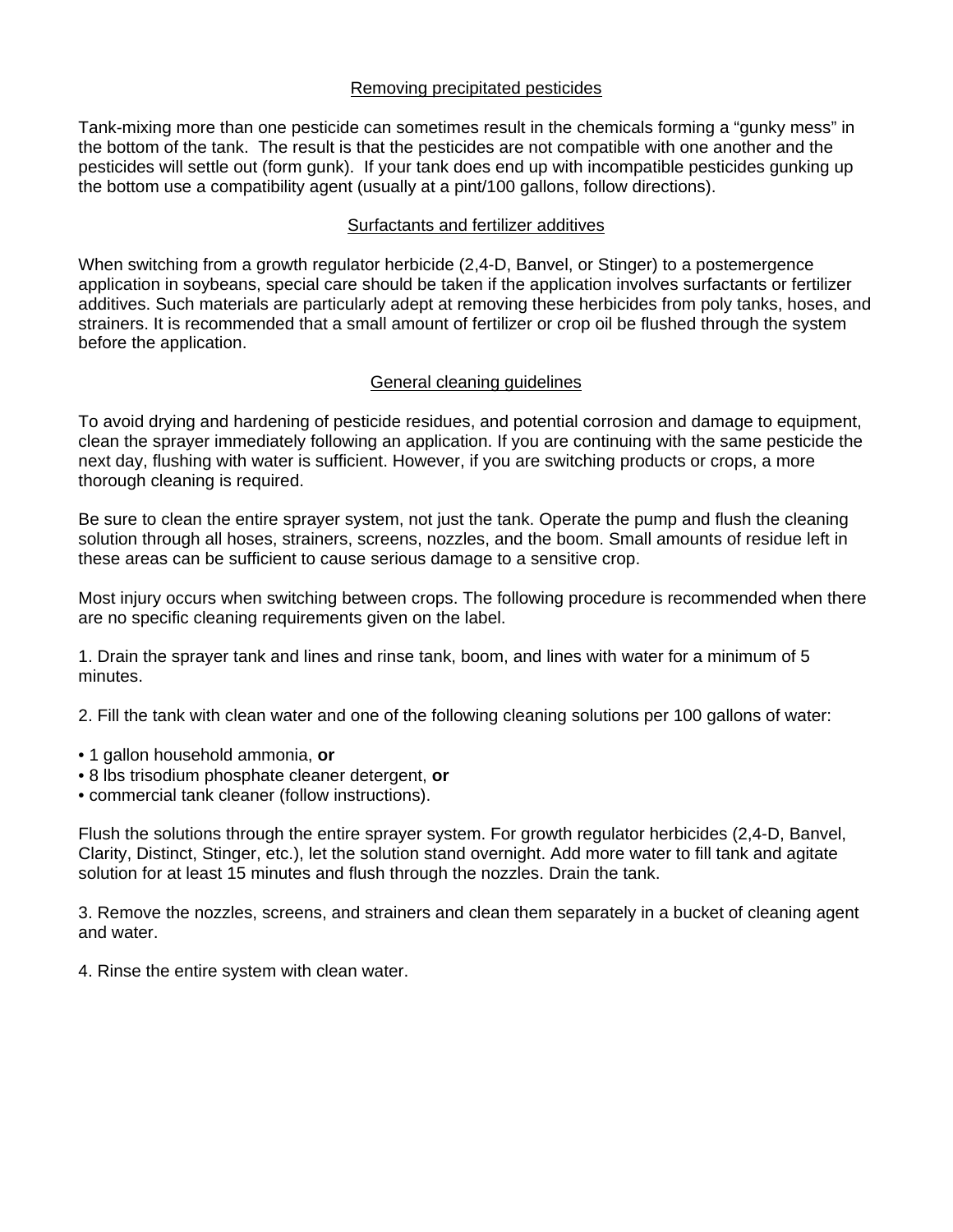## Consult the label

This publication provides general guidelines for cleaning your sprayer, but it is important to remember that the best source of information is the pesticide label. Some product labels require specific cleaning agents at specified concentrations, and/or provide stepwise procedures for cleaning the tank. Consult labels for the products that were previously in the tank, and for the products that will be used for the next application.

The following table indicates what cleaning agent is required for various herbicides.

|                        | Tank cleaning agent recommended on herbicide label |                           |                             |  |
|------------------------|----------------------------------------------------|---------------------------|-----------------------------|--|
|                        | Water only or not                                  |                           | <b>Commercial Tank</b>      |  |
| <b>Herbicide</b>       | specified on label                                 | Ammonia                   | <b>Cleaner or Detergent</b> |  |
| $2,4-Db$               |                                                    |                           |                             |  |
| Accent                 |                                                    | either                    | or <sup>a</sup>             |  |
| Aim                    |                                                    |                           | $\pmb{\mathsf{X}}$          |  |
| Atrazine               |                                                    |                           | $\boldsymbol{\mathsf{X}}$   |  |
| <b>Authority First</b> |                                                    | either                    | or                          |  |
| <b>Authority MTZ</b>   |                                                    | X                         | X                           |  |
| <b>Banvel</b>          |                                                    | $\boldsymbol{\mathsf{X}}$ | $\pmb{\mathsf{X}}$          |  |
| Basagran               |                                                    |                           | $\boldsymbol{\mathsf{X}}$   |  |
| <b>Basis</b>           |                                                    | either                    | or <sup>a</sup>             |  |
| Beacon                 |                                                    | either                    | or                          |  |
| <b>Bicep II Magnum</b> | X                                                  |                           |                             |  |
| Bicep Lite II Magnum   | $\overline{\mathbf{X}}$                            |                           |                             |  |
| <b>Blazer</b>          |                                                    |                           | X                           |  |
| Boundary               |                                                    | either                    | or                          |  |
| <b>Breakfree</b>       | $\boldsymbol{\mathsf{X}}$                          |                           |                             |  |
| <b>Breakfree ATZ</b>   | $\overline{\mathbf{X}}$                            |                           |                             |  |
| <b>Buctril</b>         | $\boldsymbol{\mathsf{X}}$                          |                           |                             |  |
| <b>Bullet</b>          | $\overline{\mathbf{X}}$                            |                           |                             |  |
| Callisto               |                                                    | $\boldsymbol{\mathsf{X}}$ |                             |  |
| Canopy                 |                                                    | either                    | or <sup>a</sup>             |  |
| Canopy EX              |                                                    | either                    | or <sup>a</sup>             |  |
| <b>Celebrity Plus</b>  |                                                    |                           | X                           |  |
| Cinch                  | X                                                  |                           |                             |  |
| Cinch ATZ              | $\overline{\mathsf{X}}$                            |                           |                             |  |
| Clarity                |                                                    |                           | X                           |  |
| Classic                |                                                    | either                    | or <sup>a</sup>             |  |
| Cobra                  | X                                                  |                           |                             |  |
| Command                | $\boldsymbol{\mathsf{X}}$                          |                           |                             |  |
| Define                 | $\boldsymbol{\mathsf{X}}$                          |                           |                             |  |
| Degree                 | $\boldsymbol{\mathsf{X}}$                          |                           |                             |  |
| Degree Xtra            | $\overline{\mathbf{X}}$                            |                           |                             |  |
| <b>Distinct</b>        |                                                    |                           | X                           |  |
| Dual II Magnum         | X                                                  |                           |                             |  |
| Enlight                |                                                    | either                    | or <sup>a</sup>             |  |
| Envive                 |                                                    | either                    | or <sup>a</sup>             |  |
| Equip                  |                                                    | X                         |                             |  |
| Evik                   |                                                    |                           | X                           |  |
| Exceed                 |                                                    | either                    | or                          |  |
| Expert                 |                                                    | either                    | or                          |  |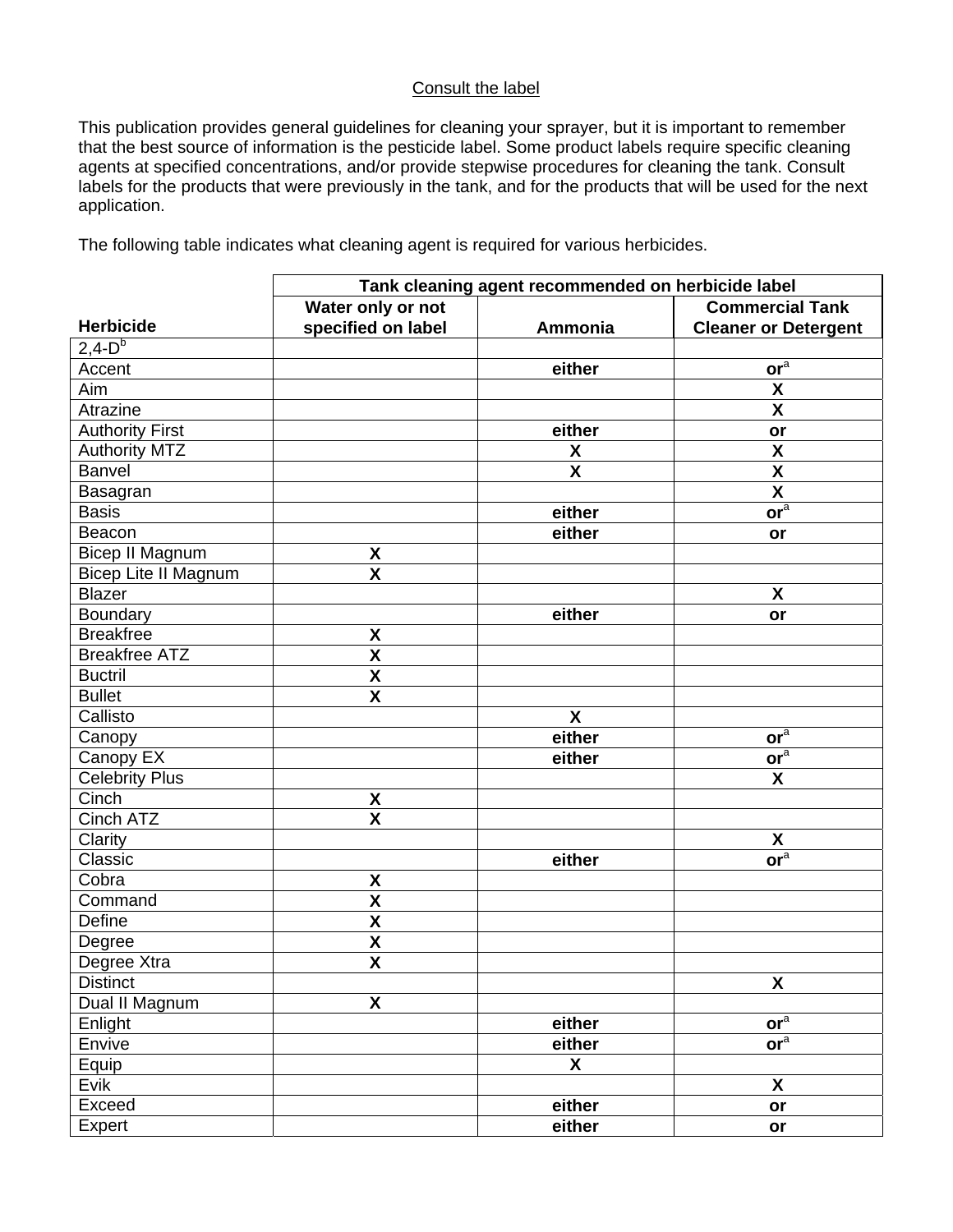|                       | Tank cleaning agent recommended on herbicide label |                           |                             |  |
|-----------------------|----------------------------------------------------|---------------------------|-----------------------------|--|
|                       | Water only or not                                  |                           | <b>Commercial Tank</b>      |  |
| <b>Herbicide</b>      | specified on label                                 | Ammonia                   | <b>Cleaner or Detergent</b> |  |
| <b>Extreme</b>        | X                                                  |                           |                             |  |
| FieldMaster           | $\mathsf{X}$                                       |                           |                             |  |
| Firstrate             |                                                    | $\boldsymbol{\mathsf{X}}$ |                             |  |
| Flexstar              |                                                    |                           | X                           |  |
| FulTime               | X                                                  |                           |                             |  |
| Fusilade DX           |                                                    |                           | X                           |  |
| Fusion                |                                                    |                           | $\mathbf x$                 |  |
| Gangster              |                                                    | either                    | or                          |  |
| Gramoxone Inteon      | X                                                  |                           |                             |  |
| Guardsman Max         |                                                    |                           | $\pmb{\mathsf{X}}$          |  |
| <b>G-Max Lite</b>     |                                                    |                           | $\overline{\mathbf{X}}$     |  |
| Halex GT              |                                                    | either                    | or                          |  |
| Harmony Extra         |                                                    | either                    | or <sup>a</sup>             |  |
| Harmony GT            |                                                    | either                    | or <sup>a</sup>             |  |
| Harness               | X                                                  |                           |                             |  |
| Harness Xtra          | $\overline{\mathbf{X}}$                            |                           |                             |  |
| <b>Hornet WDG</b>     |                                                    | either                    | or                          |  |
| Impact                |                                                    |                           | X                           |  |
| Keystone              | X                                                  |                           |                             |  |
| Keystone LA           | $\boldsymbol{\mathsf{X}}$                          |                           |                             |  |
| Lasso                 | X                                                  |                           |                             |  |
| Laudis                |                                                    | either                    | or                          |  |
| Lexar                 |                                                    | either                    | or                          |  |
| Liberty               |                                                    |                           | $\pmb{\mathsf{X}}$          |  |
| <b>Liberty ATZ</b>    |                                                    |                           | $\mathsf{X}$                |  |
| Lightning             | X                                                  |                           |                             |  |
| Lumax                 |                                                    | either                    | or                          |  |
| Marksman              |                                                    |                           | $\boldsymbol{\mathsf{X}}$   |  |
| MicroTech             | $\boldsymbol{\mathsf{X}}$                          |                           |                             |  |
| Northstar             |                                                    | $\pmb{\mathsf{X}}$        |                             |  |
| Option                |                                                    | $\boldsymbol{\mathsf{X}}$ |                             |  |
| Osprey                |                                                    | X                         |                             |  |
| Outlook               |                                                    |                           | $\boldsymbol{\mathsf{X}}$   |  |
| Peak                  |                                                    | $\boldsymbol{\mathsf{X}}$ |                             |  |
| Poast / Poast Plus    |                                                    |                           | $\pmb{\mathsf{X}}$          |  |
| Princep               |                                                    |                           | $\boldsymbol{\mathsf{X}}$   |  |
| Prefix                |                                                    | either                    | or                          |  |
| Prowl                 | $\boldsymbol{\mathsf{X}}$                          |                           |                             |  |
| Prowl H <sub>2O</sub> |                                                    |                           | X                           |  |
| Pursuit               | $\boldsymbol{\mathsf{X}}$                          |                           |                             |  |
| <b>Pursuit Plus</b>   | $\overline{\mathbf{X}}$                            |                           |                             |  |
| Python                | $\overline{\mathbf{X}}$                            |                           |                             |  |
| Rage D-Tech           |                                                    | X                         | X                           |  |
| Raptor                | $\mathsf{X}$                                       |                           |                             |  |
| ReadyMaster ATZ       |                                                    |                           | X                           |  |
| Reflex                |                                                    |                           | $\mathsf{X}$                |  |
| Resolve               |                                                    | either                    | or <sup>a</sup>             |  |
| Resource              | X                                                  |                           |                             |  |
| Roundup products      | $\boldsymbol{\mathsf{X}}$                          |                           |                             |  |